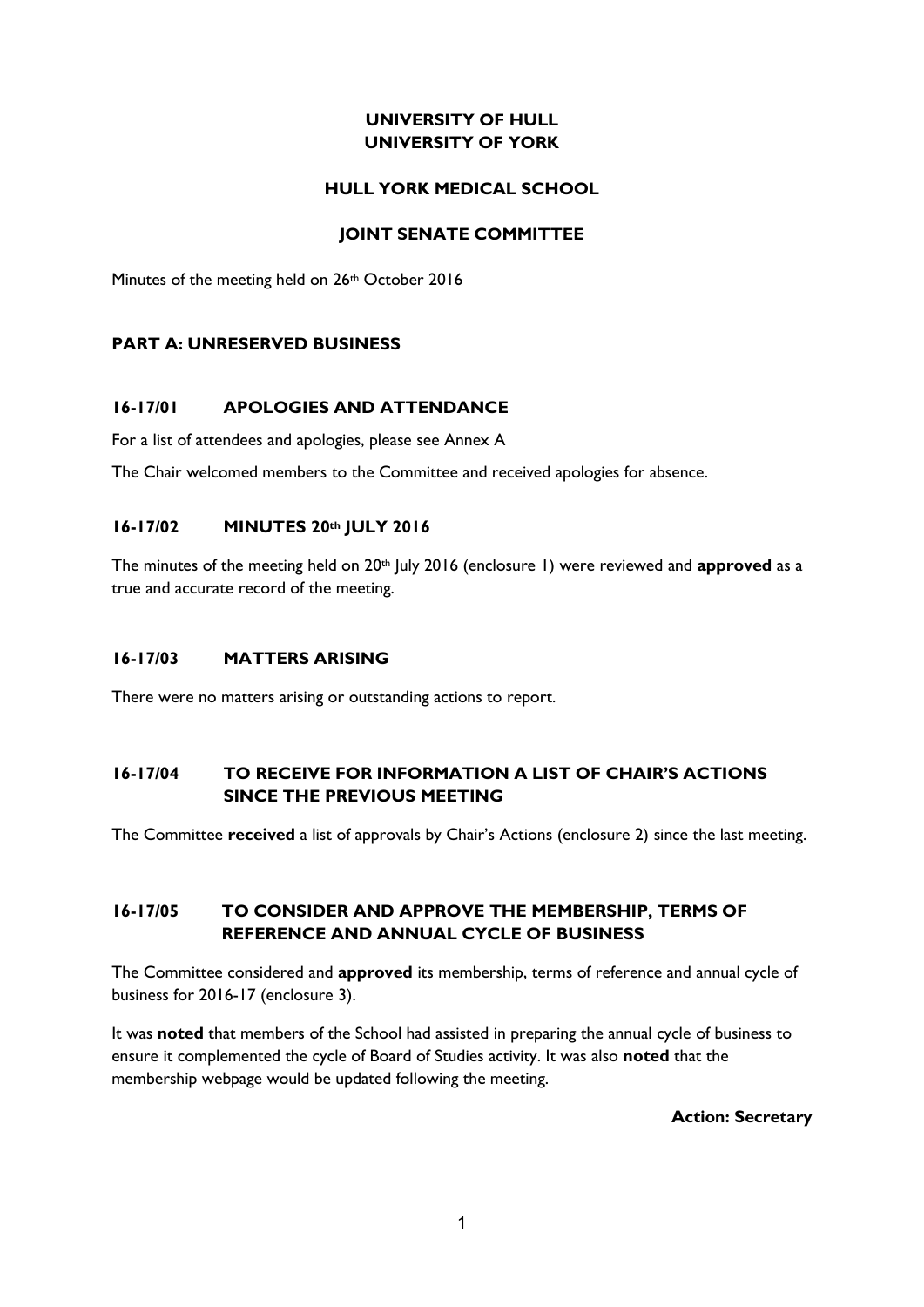The Chair **reported** that no changes to the terms of reference had been proposed but that the Committee should be mindful that changes may become necessary in due course following the Vice-Chancellors' review of the governance of HYMS that was ongoing (see M16-17/09).

# **16-17/06 TO CONSIDER MATTERS RAISED BY STUDENT REPRESENTATIVES**

a) The Graduate Students' Association and YUSU had no items for the Committee's attention.

b) HUU **reported** that recent conversations had taken place between HUU, YUSU and HYMS student representatives to explore opportunities to increase the number of student representatives and to provide appropriate training. The constructive conversations had led to a training event being organised for the very near future.

c) The Acting Chair of the Student Staff Committee **reported** that following a ballot of students, the 2017 graduation ceremony that was scheduled to take place in York would now be in Hull, in recognition of the City being Capital of Culture 2017. The Dean confirmed that the Universities had been involved in considering this proposal and that they were making the arrangements for the ceremony moving to Hull.

It was **noted** that the 2016 ceremonies at Hull and York clashed meaning that YUSU could not send a representative to Hull for the HYMS ceremony. It was hoped that a future clash could be avoided.

# **16-17/07 TO RECEIVE A WRITTEN REPORT FROM THE DEAN**

a) The Dean introduced his report (enclosure 4), highlighting:

i) the ongoing work to reconfigure research groups at Hull which will consolidate research support and create more appropriately sized research centres;

ii) the School's recent Athena SWAN Silver Award which had been confirmed recently, with credit to the work leading the application by the Deputy Dean and Claire Ward;

iii) strong recruitment to the MBBS, on target for Home students and above target for Overseas students; recruitment of three Kurdish students to the DipHE with the expectation of a larger cohort being recruited in 2017; and strong postgraduate recruitment particularly to Physician Associate and Clinical Anatomy programmes;

iv) strong results for widening participation activities as represented by the diversity of the MBBS intake, particularly of students from lower socio-economic backgrounds;

v) plans for expansion of the MBBS programme which have been under development for some time to build greater resilience and economies of scale, but which now has the potential to be boosted by the Secretary of State's announcement of additional medical training posts from 2018.

b) During the discussion of the Dean's report the Committee **noted** that:

i) The Athena SWAN Silver Award had been achieved at the first attempt and the Chair congratulated the School on this achievement.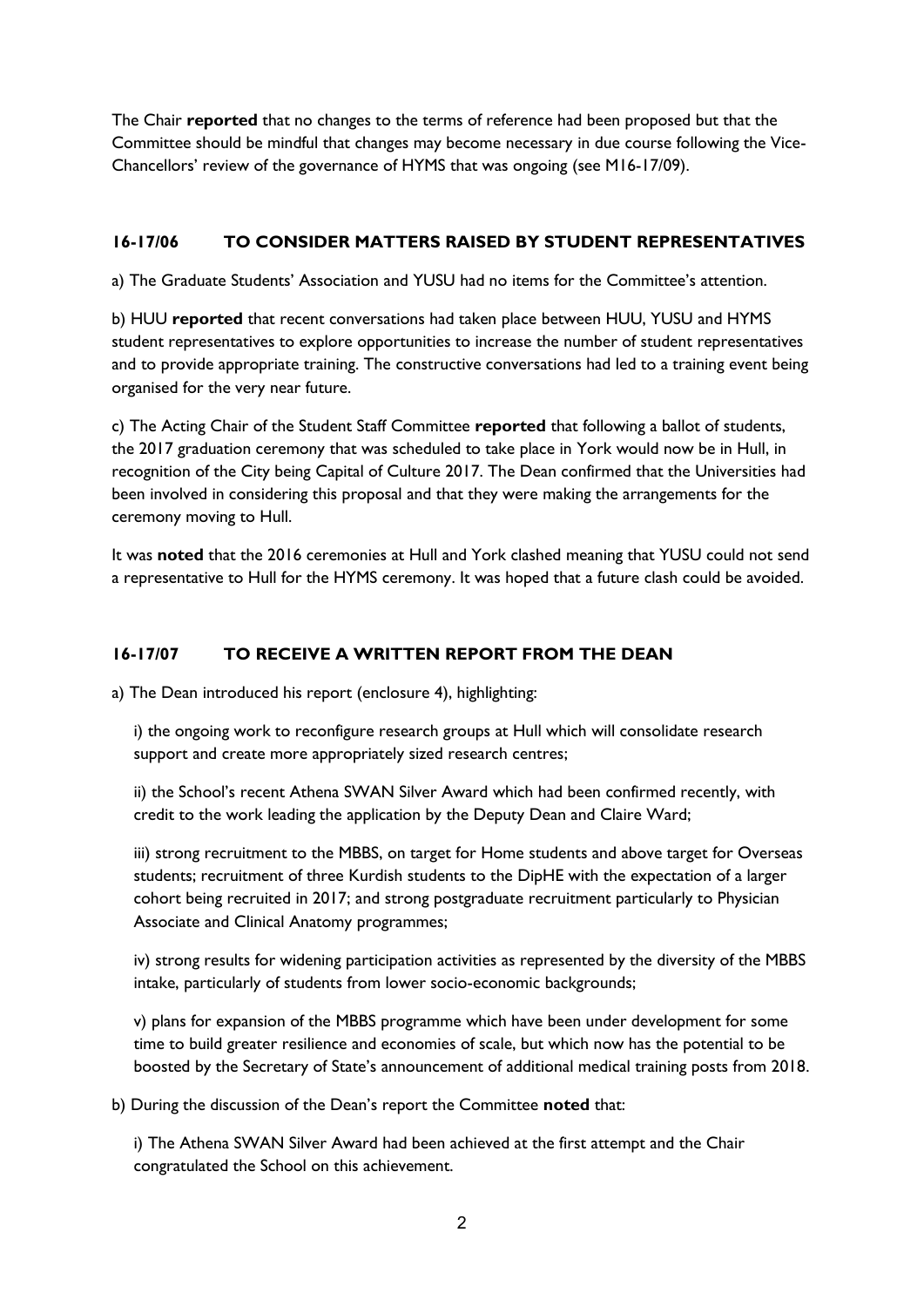ii) The Loxley Building refurbishment was ongoing, though almost finished, but that the impact on students' learning had been minimal and countered by the upgrade to facilities that enabled the delivery of the postgraduate anatomy programmes. The Dean also highlighted the hard work of the anatomy staff in the run up to the start of the academic year to ensure new teaching spaces and equipment were ready, and the positive relationships fostered with the Hull Estates team.

iii) The School and IT Services at York had reviewed the project over the summer to upgrade the Hull-York video link for teaching, recognising how and where delays had been caused to the completion of the work. The student representative informed the Committee that ongoing issues with the stability of the connection was affecting teaching, but that students recognised the efforts to try and minimise disruption. It was also **noted** that lectures are recorded for later viewing, and that the level of risk presented by lecture delivery by video link was something the School would review to see if alternative teaching delivery can be deployed in the longer term as the faculty expands.

iv) A number of new appointments have been made to senior-level teaching roles with colleagues to join HYMS in January and February. Additional posts have also been budgeted for and MBBS expansion could bring additional growth to the faculty which would provide greater resilience when faced by pressures on teaching quality from such as NHS constraints.

v) The Shape and Size review at Hull is being implemented but with the Faculty of Health Sciences of which HYMS will be a part due to begin operating by August 2017. The new faculty would bring the potential for greater cross-disciplinary working and sharing of best practice that is already taking place on a number of programmes.

vi) 'My Progress' which is an online record of achievement allowing the recording and monitoring of practical skills outcomes has been rolled out for MBBS years three and five and Physician Associates and initial student feedback was positive. The system allows the easy recording of formative feedback and progress using portable devices. The student representative praised the quality of training students had received in order to use the system.

vii) Four MBBS students were repeating year one following the informal resolution of academic appeals. The Dean reassured the Committee that the School had analysed the details of the cases, as all four students were registered at York, but there was no similarity of circumstance that might suggest a systemic cause.

viii) The recruitment to the Health Professions Education programmes had been poor despite adjustments in the targets. It was felt that the programme was not competing internally with programmes offered by Health and Social Care at Hull, but that there is an element of market saturation, as well as a potential marketing obstacle in name of the programme not including 'medical'. The Committee was informed that this programme would be subject to review to consider its longer-term future.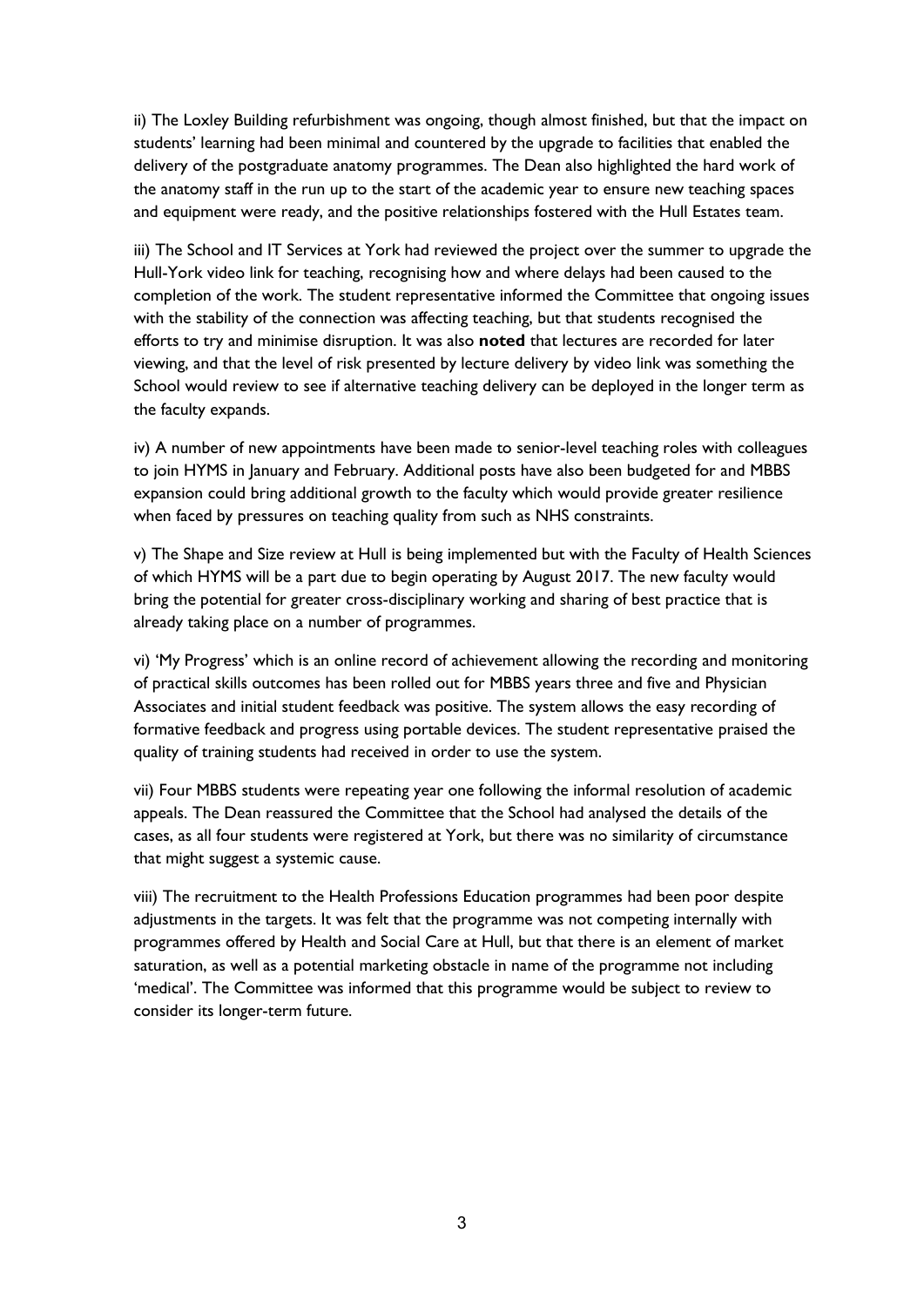### **16-17/08 TO RECEIVE FOR INFORMATION THE ANNUAL TRACKER OF MINOR AMENDMENTS TO CODES AND POLICIES**

The Committee **received** for information the annual tracker (enclosure 5) of minor amendments to Codes of Practice, Policies and Regulations that were made without requiring approval by the Committee or Chair (M13-14/63 refers).

# **16-17/09 TO RECEIVE AN UPDATE ON PROPOSED CHANGES TO THE ACADEMIC GOVERNANCE OF HYMS FOLLOWING THE REVIEW LED BY THE VICE-CHANCELLORS**

The Committee **received** an update from the Chair on proposed changes to the academic governance of HYMS following the review led by the Vice-Chancellors (M15-16/63 refers). At its last meeting the Committee made recommendations to the Chair and Deputy Chair of its preferred model for the future role of HJSC in the academic governance and management of HYMS academic appeals. The Chair **reported** that he and the Deputy Chair would now be forwarding the recommendations to the Vice-Chancellors in a letter.

It was also **noted** that the initial expectation that the Joint Board would cease to meet routinely has been revisited in the context of structural changes in both universities and imminent changes to be made in the senior leadership positions in the universities. Further, it was **noted** that the Joint Board would meet in November 2016 and that it would be useful for it to receive the letter from the Chair and Deputy Chair as the Joint Board would need to approve the recommendations.

**Action: Secretary**

# **16-17/10 TO DISCUSS THE NATIONAL STUDENT SURVEY RESULTS AND PROPOSED ACTIONS, AND PERFORMANCE IN THE POSTGRADUATE TAUGHT EXPERIENCE SURVEY**

a) The Committee **received** the extract for HYMS of the York report on NSS results, the HYMS Board of Studies report on the same and the York PTES report extract for HYMS (enclosure 6). At the meeting, the confirmed questionnaire for the 2017 NSS was tabled, as well as a table of analysis by Hull, illustrating performance benchmarked to the sector, to 2015 and splitting Hull and York registered students' results.

The Committee **noted** that York manages analysis and reporting of NSS and PTES for HYMS on behalf of both universities. As part of this all its departments are asked to contribute their own brief interpretation of their results, progress on 2015 actions and suggested priority actions from the latest results.

The Committee was informed that the School had been apprehensive in the run up to the publication of the results as it would be a significant challenge to maintain 2015's results, but it was disappointing that this year's scores had declined as much as they had. It was **noted** that headcount analysis over time suggested that a larger number of students had been dissatisfied in answering Q22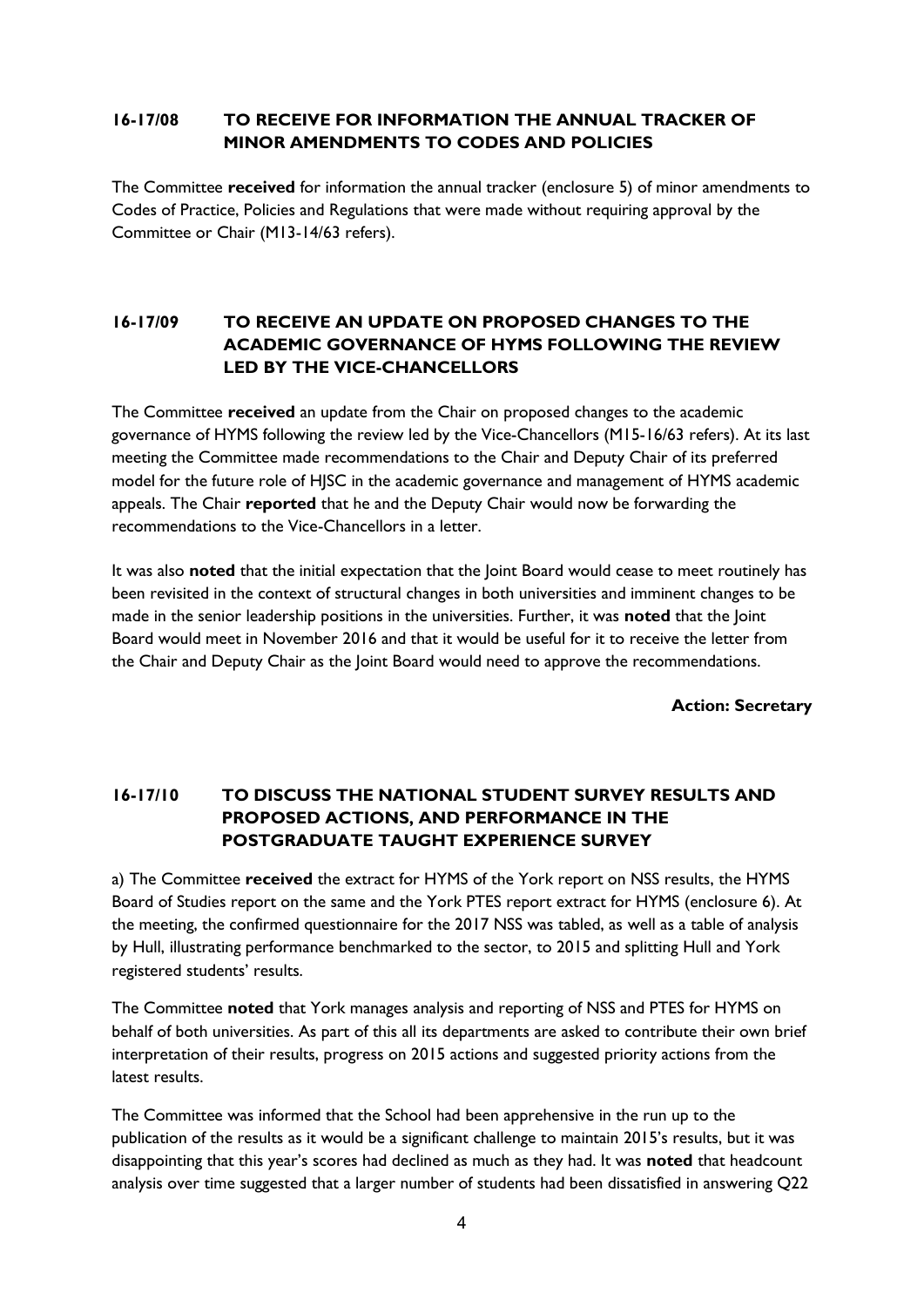on their overall satisfaction and that though this was still a small group, its impact on the overall cohort result had been felt.

b) The Committee appreciated the level of reflection undertaken in the School to understand the results and appreciated that the NSS was one source of student feedback among a range, some of which suggested greater levels of student satisfaction. It was also **noted** that the graduating cohort had been one that had experienced a number of changes in its programme that might have influenced levels of satisfaction, despite the hard work of the Phase III Lead to address concerns. However, the Committee was keen to understand where dissatisfaction was evident and what shortto longer-term actions would be implemented.

The Committee **noted** that students had to date been involved in discussions about the results through representation on the Management Board and Board of Studies and focus groups organised by the MBBS Programme Director. Students would also continue to be consulted on the action plan via the Student Staff Committee and wider consultation.

c) The actions **discussed** as priorities for the School were in Organisation and Management, and Assessment and Feedback. It was suggested that the open comments point to a feeling that the human side of Organisation and Management is weak and that students would appreciate more personal contact with staff able to explain and address the problems they experience. This dynamic did not appear to have been addressed in the proposed actions reported to York and could be focused on more wholeheartedly.

The Committee was informed that actions in relation to Teaching results should address issues in other NSS dimensions, including Organisation and Management as expansion of the faculty and structural changes that have been introduced to improve teaching will also allow for more comprehensive academic and pastoral support and greater efficiencies in School processes. Such developments in the School may also provide for greater resilience in the face of stresses and weaknesses within the NHS, including difficulties with the timetabling of teaching, that are otherwise beyond the School's influence, but that have a recognised impact on students' satisfaction.

It was suggested that in explaining the NSS to students, the School might draw on the experience of Health and Social Care where the distinction between the experience of the course as provided by the University and those elements beyond its control in practice settings are made. However, it was also **noted** that unlike in nursing programmes, the MBBS students do not complete the additional NHS placement questions.

It was also **noted** that with the introduction of the Teaching Excellence Framework and new HEFCE quality assurance processes the focus on NSS results is likely to be less on the Overall Satisfaction score and more on some or all of the new survey's dimension results. The School confirmed that its action plan, to be tabled to the Committee at its next meeting, will comprehensively address actions in each of the current dimensions, giving the example that a review of Assessment and Feedback is ongoing and will report in the spring.

It was further suggested that efforts to improve academic and pastoral support to students in later years of the programme when they are on clinical placements across the HYMS region should have a positive impact on student experience, though it was **noted** that some students were not currently receiving the level of support expected from the new mentoring/ supervision. The Dean assured the Committee that student feedback would be sought as a priority to understand and address these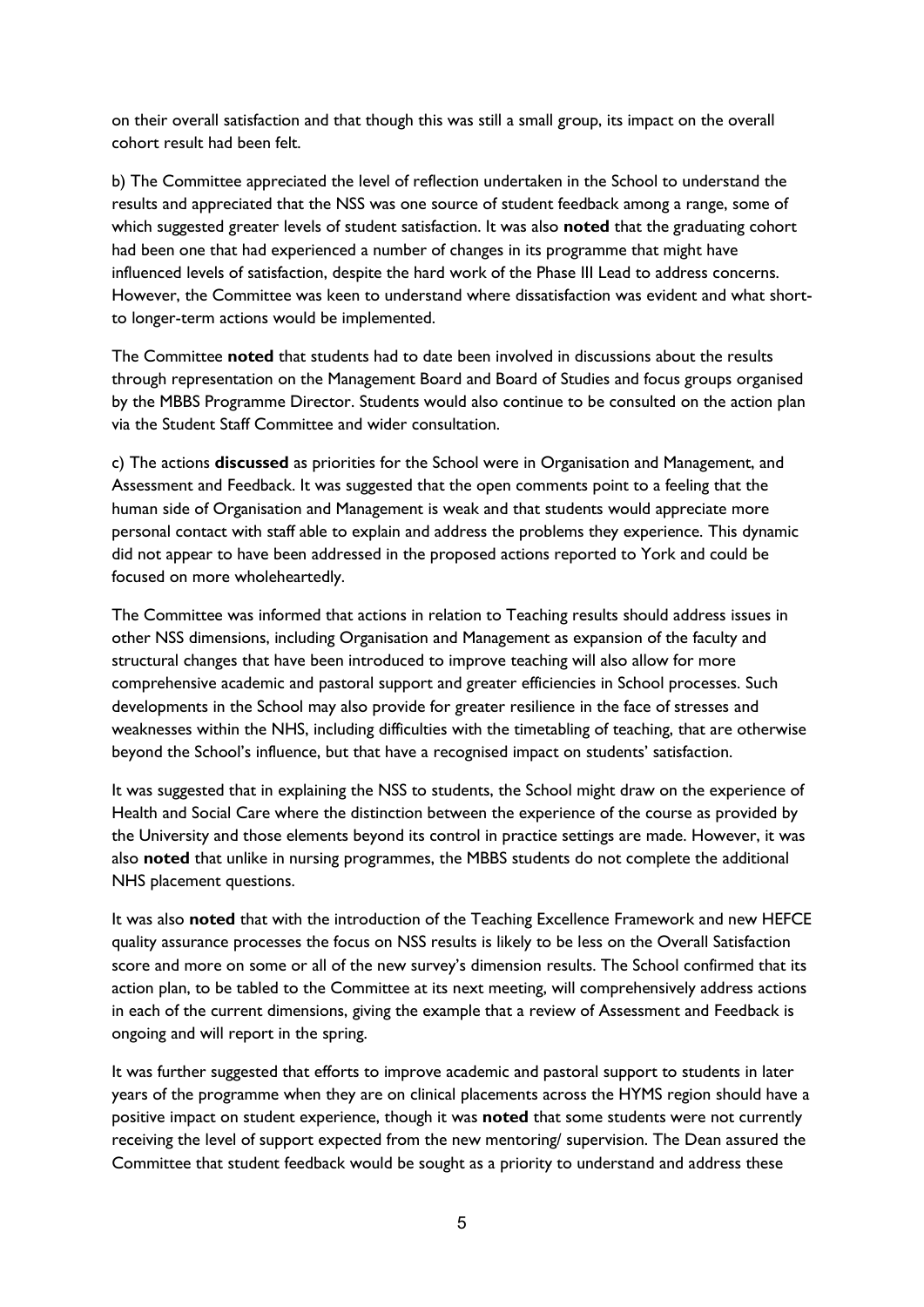concerns, with the Chair of the Board of Studies asked to liaise with the Acting Chair of the Student Staff Committee to facilitate this.

### **Action: Chair BoS**

d) In discussing student engagement to elucidate areas of concern for students and in contributing to action planning, the Dean informed the Committee that he had proposed the introduction of a paid student representative to be funded by HYMS, but independent of the Schools, that would increase the capacity of such an individual to effectively consult and represent the dispersed student body. Such a role would be undertaken by a student taking leave of absence from the MBBS.

The Acting Chair of the Student Staff Committee suggested this may be attractive to students who are already used to taking a year's leave to intercalate as part of their professional development. The HUU President expressed his reservations that such a role could weaken the Students' Unions' roles to effectively represent the full student body in their respective institutions, including HYMS' students, if such a position gave the impression of a separate representative body. It was suggested that the Students' Unions and Student Staff Committee meet to discuss the potential merits of a paid HYMS student officer.

### **Action: HUU President**

# **16-17/11 TO RECEIVE THE ANNUAL REPORT ON ACADEMIC MISCONDUCT IN HYMS**

The Committee **received** a verbal report from the Chair of the Board of Studies on academic misconduct in the School in the 2015-16 academic year, following a request for such a report at a previous meeting (M15-16/42 refers). The Chair explained that there had only been one case in the academic session and that therefore there was little that could be deduced or learned from this.

The Committee **noted** that improvements in support systems in the School also meant that more issues were being identified and addressed formatively, with cases that might previously have been formally investigated being suitably resolved at an early stage.

# **16-17/12 NOTE OF THANKS TO THE DEAN**

The Chair thanked the Dean on the Committee's behalf for his contributions to HYMS and HJSC as he will be retiring from the role in January, with Professor McLeod assuming the role of Dean.

### **16-17/13 DATES OF REMAINING MEETINGS 2016-17**

- Wednesday 25th January 2017, 10.00am-12.00pm **2nd Floor** meeting room HYMS York, 1st Floor Loxley Hull
- **Thursday** 4th May 2017, 10.00am-12.00pm 1st Floor meeting room HYMS York/ Loxley Hull